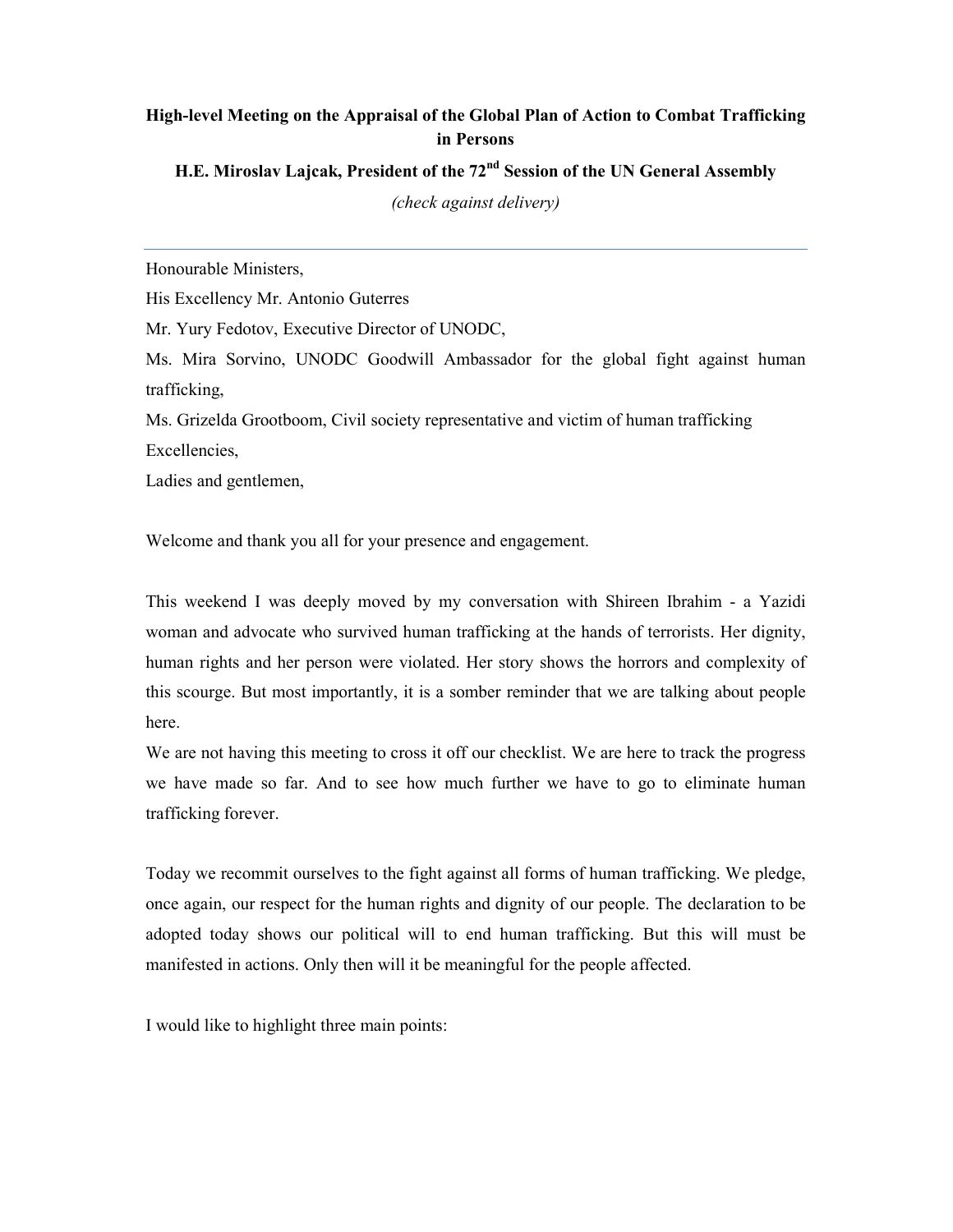First, that a focus on people in this context means a victim and survivor centered approach. It also means upholding the human rights and dignity of people like Shireen Ibrahim, Grizelda Grootboom and many others. I pause to pay special tribute to the victims and survivors, some of whom are with us here today. Their presence reminds us of the reason we are here – so that people can live freely and peacefully – free from the threat of human trafficking. And for those victims and survivors who do not have a platform, we have a duty to be their voice. This is why the UN is here.

Second, we must strengthen our prevention efforts. Today's global peace and security challenges amplify the risk of human trafficking. We need to address the root causes.

Shireen Ibrahim's story underscores what we already know: Preventing conflict helps to prevent human trafficking. The chasm between peace and war has many perils - human trafficking is one of them. Conflicts and humanitarian disasters force millions to flee their homes. With human trafficking and migration following similar geographical patterns, some get caught at the ever-shifting intersection of the two.

Further, we are confronted by terrorists and criminals who have no regard for human suffering. They thrive on the instability created by conflicts and humanitarian crises. A lack of strong institutions and absence of rule of law allows human trafficking to continue with impunity. We also know that these groups derive financing from this criminal enterprise.

These are but a few dimensions of human trafficking. The full picture is complex and manysided. But what is common across the whole spectrum is that - prevention is better than cure. Poverty, human rights violations, unemployment, lack of accountability and other factors fan the flames of human trafficking. We must starve traffickers of benefits while addressing both the "demand" and "supply" side of the problem. For this, we need all hands on deck – for what we in the UN call, "a multi-stakeholder approach".

Third, those most at risk among us need our special attention. Women, children, internally displaced persons and refugees are among the most vulnerable to human trafficking. 79% of all detected victims are women and children. Human trafficking's focus on women and children threatens to unravel the fabric of our society. It rolls back the progress we have made. Therefore, we must put the spotlight on the most vulnerable to trafficking.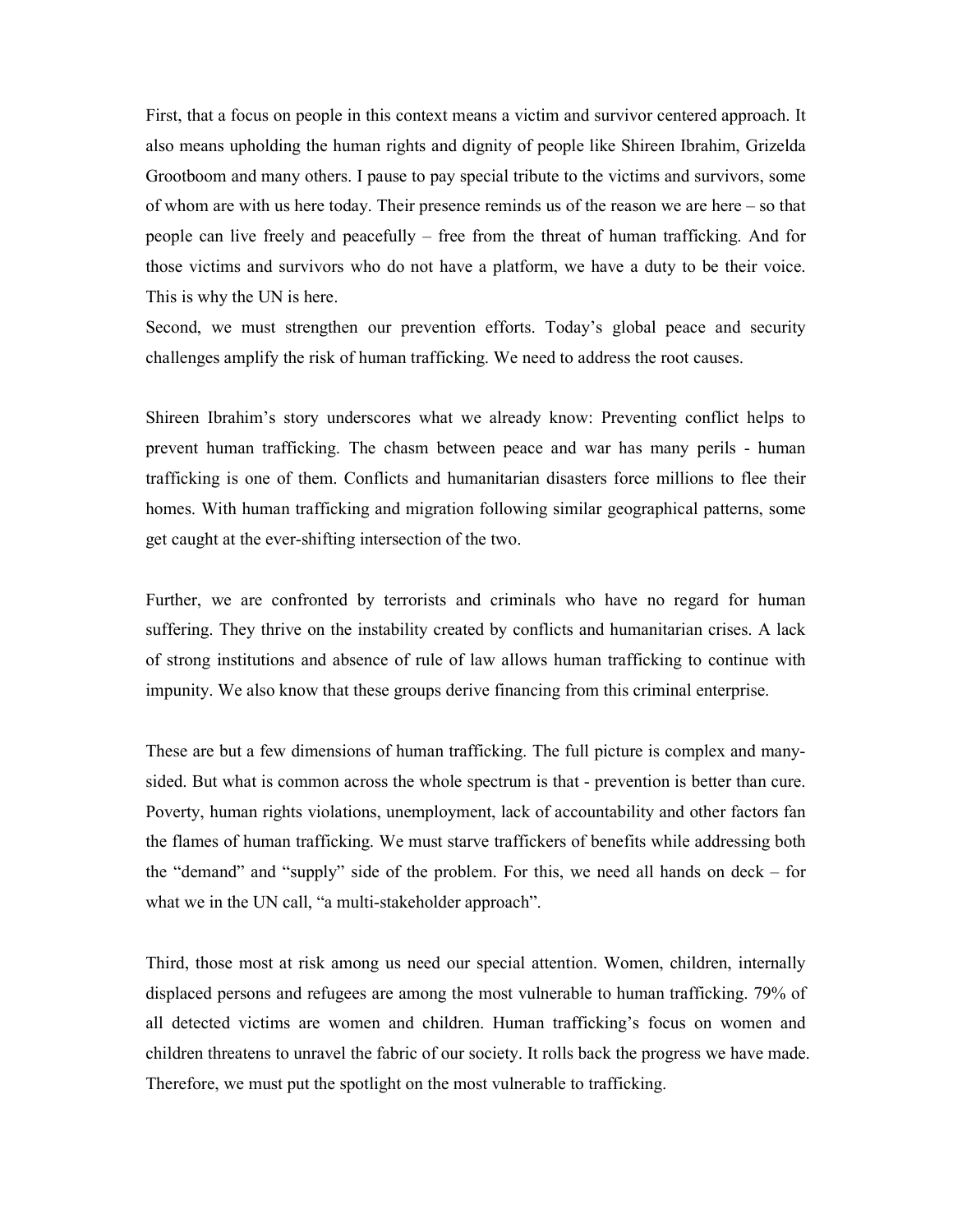Excellencies,

Lastly, and importantly, we have many plans and instruments. We must take further concerted action to achieve a world free of human trafficking. Our plans include:

- 1. The Global Plan of Action;
- 2. The United Nations Convention against Transnational Organized Crime and its Protocol to Prevent, Suppress, and Punish Traffickers in Persons, especially Women and Children;
- 3. The Sustainable Development Goals Across Goals 5, 8 and 16, we are called upon to end human trafficking, with particular emphasis on women, children and decent work; and
- 4. The New York Declaration adopted at the 2016 UN Summit for Refugees and Migrants.

Another important instrument is the political declaration to be adopted today. I thank the Permanent Representatives of Qatar and Belgium for their invaluable efforts that led us to this consensual outcome.

I urge continued contribution to the United Nations Voluntary Trust Fund for victims of Human Trafficking. We need to support victims to reclaim their lives. This will mean financial, psycho-social and other forms of support. Resources must match the scale of the challenges we face in fighting human trafficking.

Excellencies,

Human trafficking knows no borders. It affects people in the north and south and has many faces.